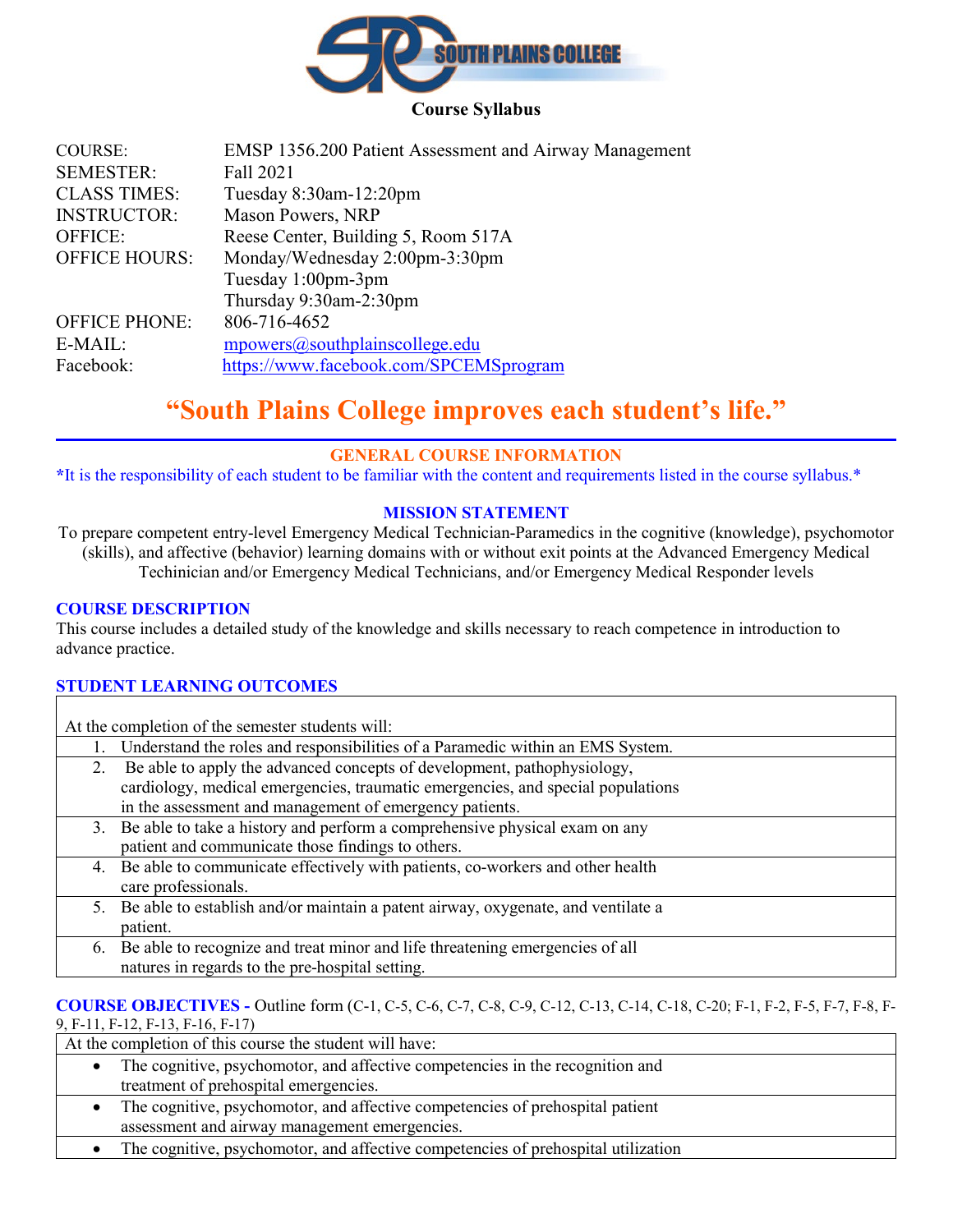- of medications in treating emergency situations.
- The cognitive, psychomotor and affective competencies of pre-hospital cardiac emergencies at the AEMT entry-level.

## **EVALUATION METHODS**

Computer-based exams, written exams, written assignments, quizzes, psychomotor exams, and other projects as assigned.

## **ACADEMIC INTEGRITY**

It is the aim of the faculty of South Plains College to foster a spirit of complete honesty and a high standard of integrity. The attempt of any student to present as his or her own any work which he or she has not honestly performed is regarded by the faculty and administration as a most serious offense and renders the offender liable to serious consequences, possibly suspension.

**Cheating** - Dishonesty of any kind on examinations or on written assignments, illegal possession of examinations, the use of unauthorized notes during an examination, obtaining information during an examination from the textbook or from the examination paper of another student, assisting others to cheat, alteration of grade records, illegal entry or unauthorized presence in the office are examples of cheating. Complete honesty is required of the student in the presentation of any and all phases of coursework. This applies to quizzes of whatever length, as well as final examinations, to daily reports and to term papers.

Any assignment **0 or F** will be given on any assignment or test that cheating was utilized. Offender maybe liable for being dropped from the course at the discretion of the instructor.

**Plagiarism** - Offering the work of another as one's own, without proper acknowledgment, is plagiarism; therefore, any student who fails to give credit for quotations or essentially identical expression of material taken from books, encyclopedias, magazines and other reference works, or from themes, reports or other writings of a fellow student, is guilty of plagiarism.

## **BLACKBOARD**

**Blackboard is an e-Education platform designed to enable educational innovations everywhere by connecting people and technology. This educational tool will be used in this course throughout the semester.** 

#### **FACEBOOK**

The EMS Program has a Facebook page at https://www.facebook.com/SPCEMSprogram In addition to the South Plains College website; this Facebook page will be used to keep students up-to-date on program activities, weather delays, South Plains College announcements and will help with program recruitment. "Liking" the South Plains College EMS Program Facebook page is not mandatory, nor are personal Facebook accounts, in order to access this page.

#### **SCANS and FOUNDATION SKILLS**

Refer also to Course Objectives. Scans and Foundation Skills attached

## **DROPPING A CLASS**

Students should submit a **[Student Initiated Drop Form](https://forms.office.com/Pages/ResponsePage.aspx?id=ZrGRbWrP6UWeIqAmJdCCqRkmPIpp6AVCixFJfcqITt9UODExTUFXS0JOODhJOTlYM0NEV1kzRk9GMS4u)** online**.**

**Students will not be required to obtain an instructor signature to drop**, however, we do encourage students to communicate with instructors or advisors prior to dropping a course when they are able. **There will be no charge for drops for the fall or spring semesters**.

#### **WITHDRAWING FROM ALL CLASSES**

If a student wishes to withdraw from all courses, they should initiate that process with the Advising Office. They can schedule an appointment with an advisor by visiting [http://www.southplainscollege.edu/admission](http://www.southplainscollege.edu/admission-aid/advising/spcadvisors.php)[aid/advising/spcadvisors.php](http://www.southplainscollege.edu/admission-aid/advising/spcadvisors.php) or by calling 806-716-2366.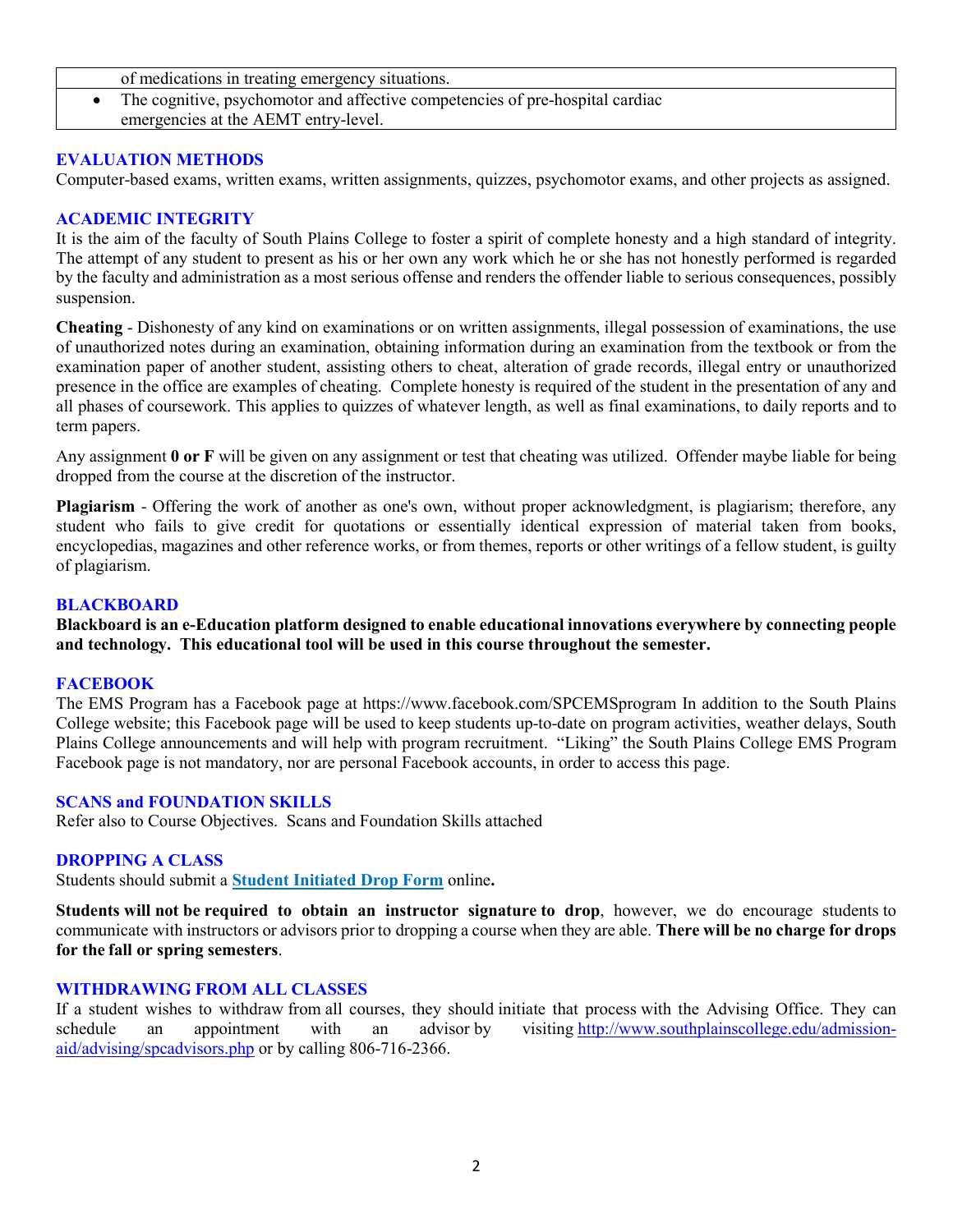#### **SCHEDULE CHANGE (after late registration and before census date)**

To make a schedule change after late registration and before the census date, students should submit a **[Schedule Change](https://forms.office.com/Pages/ResponsePage.aspx?id=ZrGRbWrP6UWeIqAmJdCCqRkmPIpp6AVCixFJfcqITt9UODIyTkRZSkFHVDNSVFRFV0g0T0tVWVAwRi4u)  [Form.](https://forms.office.com/Pages/ResponsePage.aspx?id=ZrGRbWrP6UWeIqAmJdCCqRkmPIpp6AVCixFJfcqITt9UODIyTkRZSkFHVDNSVFRFV0g0T0tVWVAwRi4u)**

After late registration, adding a class requires instructor approval. If a student is requesting to be added to one of your courses and you approve, please email [registrar@southplainscollege.edu](mailto:registrar@southplainscollege.edu) with your approval. This can take the place of signature on the Schedule Change Form that we have required in the past.

#### **SPECIFIC COURSE INFORMATION**

#### **TEXT AND MATERIALS**

**TEXTBOOK ISBN#**  *Paramedic Care Volume 4- 5th Edition* Pearson 9780134449746



## **ADDITIONAL CLASSROOM ITEMS**

Students should come to class prepared with pens, pencils, and a spiral notebook for taking notes or completed quizzes or assignments in class. Students should be prepared to take notes over lecture material if they choose.

## **CLASS FORMAT**

#### **Zoom:**

Lectures will be conducted live; but online via Zoom. On occasion, the instructor may, at his discretion, move the live, online lecture to another platform such as Blackboard Collaborate, GoToMeeting, another appropriate platform, or to inperson. Students will be told, in advance, if the class platform is changed from Zoom.

#### **Skills Labs**:

Skills labs will be held in person on the Reese Campus. The instructor will inform the students, in advance, of skills labs dates, times, and locations.

## **ATTENDANCE POLICY (\*READ CAREFULLY)**

**Students are expected to attend all classes in order to be successful in a course. The student may be administratively withdrawn from the course when absences become excessive as defined in the course syllabus.** 

**When an unavoidable reason for class absence arises, such as illness, an official trip authorized by the college or an official activity, the instructor may permit the student to make up work missed. It is the student's responsibility to complete work missed within a reasonable period of time as determined by the instructor. Students are officially enrolled in all courses for which they pay tuition and fees at the time of registration. Should a student, for any reason, delay in reporting to a class after official enrollment, absences will be attributed to the student from the first class meeting.**

**Students who enroll in a course but have "Never Attended" by the official census date, as reported by the faculty member, will be administratively dropped by the Office of Admissions and Records. A student who does not meet the attendance requirements of a class as stated in the course syllabus and does not officially withdraw from that course by the official census date of the semester, may be administratively withdrawn from that course and receive a grade of "X" or "F" as determined by the instructor. Instructors are responsible for clearly stating their administrative drop policy in the course syllabus, and it is the student's responsibility to be aware of that policy.** 

**It is the student's responsibility to verify administrative drops for excessive absences through MySPC using his or her student online account. If it is determined that a student is awarded financial aid for a class or classes in which the student never attended or participated, the financial aid award will be adjusted in accordance with the classes in which the student did attend/participate and the student will owe any balance resulting from the adjustment.**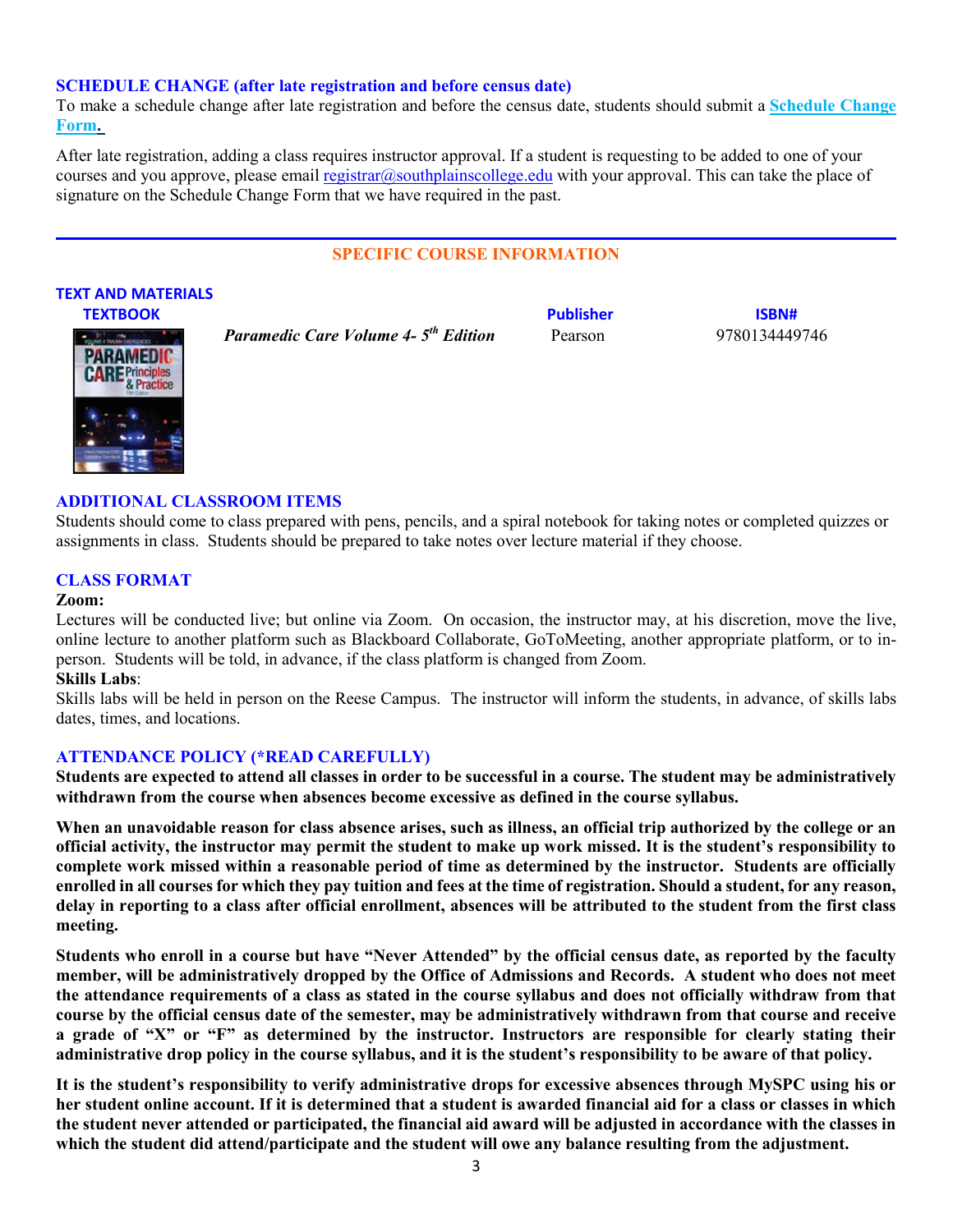**Due to the importance of the emergency medical information being taught, the instructor of this course defines excessive absences as missing the 3rd class day (or having equivalent tardies) in a course section. A student who meets this criteria will be administratively dropped from the course by the instructor.** 

- Tardies: (Definition): arriving any time after the class has started or not returning from an approved break after class has started. Leaving class early will also constitute a tardy.
- Two tardies will be considered missing one class day and counted as such.
- **Work schedule** is **not** an excuse for missing class.
- Any exceptions to this policy must be discussed on an individual basis with the course instructor and the EMS Program Director. (i.e. – student hospitalization, immediate family member death, etc.).

If a student is experiencing any of the following symptoms, please do NOT attend in-person classes/labs and either seek medical attention or get tested for COVID-19:

- Cough, shortness of breath, difficulty breathing
- Fever or chills
- Muscle or body aches
- Vomiting or diarrhea
- New loss of taste and smell

If you have any of these, please notify DeEtte Edens, BSN, RN, Associate Director of Health and Wellness, at [dedens@southplainscollege.edu](mailto:dedens@southplainscollege.edu) or 806-716-2376.

## **SPECIFIC RULES FOR ONLINE ATTENDANCE**

- All students must be logged in to Zoom (or other designated platform as indicated by the instructor) by the start of class (0830). Roll call will begin immediately at the starting time. Any student that is having technical difficulties logging in must inform the instructor via email or text BEFORE the beginning of class. Failure to do so may result in a "tardy" being recorded.
- Students shall have their computer video cameras on at all times during online classes, unless authorized by the instructor.
- Breaks will be given periodically for a time period designated by the instructor. Failure to be back on Zoom at the resumption time will be recorded as a tardy.
- Students will be called upon throughout the class.
- Behavior that distracts from the class will not be tolerated. Examples include side conversations, texting, phone calls, etc.
- Students shall be dressed in the appropriate SPC uniform with a professional appearance. (See DRESS CODE in this syllabus).

## **HOMEWORK/ASSIGNMENT POLICY**

All assignments must be completed by the assigned due date and time. **Late and/or incomplete work will not be accepted and a grade of zero will be recorded**. In rare circumstances; such as illness, emergency, etc. the instructor may allow additional time to submit assignments. However, this will be considered on a case-by-case basis and only considered in rare, extraordinary situations. Assignments, quizzes, exams, and skills that are missed due to an unapproved absence may not be made up. See the instructor for more specific information.

#### **COMPUTER USAGE**

As computer technology in the field of emergency medical services continues to become more popular, computers will be used in this course for several assignments. All students have access to computers and printers on the South Plains College Reese campus. Students will be expected to utilize computers to access assignments and classroom resources. All registered students are supplied with a working email account from South Plains College. In order to take exams, students must have their user name and password.

## **ALL STUDENTS ARE EXPECTED TO KNOW THEIR SPC STUDENT USER NAME AND PASSWORD.**

## **COMPUTER LAB USAGE**

The computer lab(s) on campus may be used by students during scheduled open hours or as assigned by an instructor. Printer paper will not be provided by SPC EMS department for students to print materials but students may seek assistance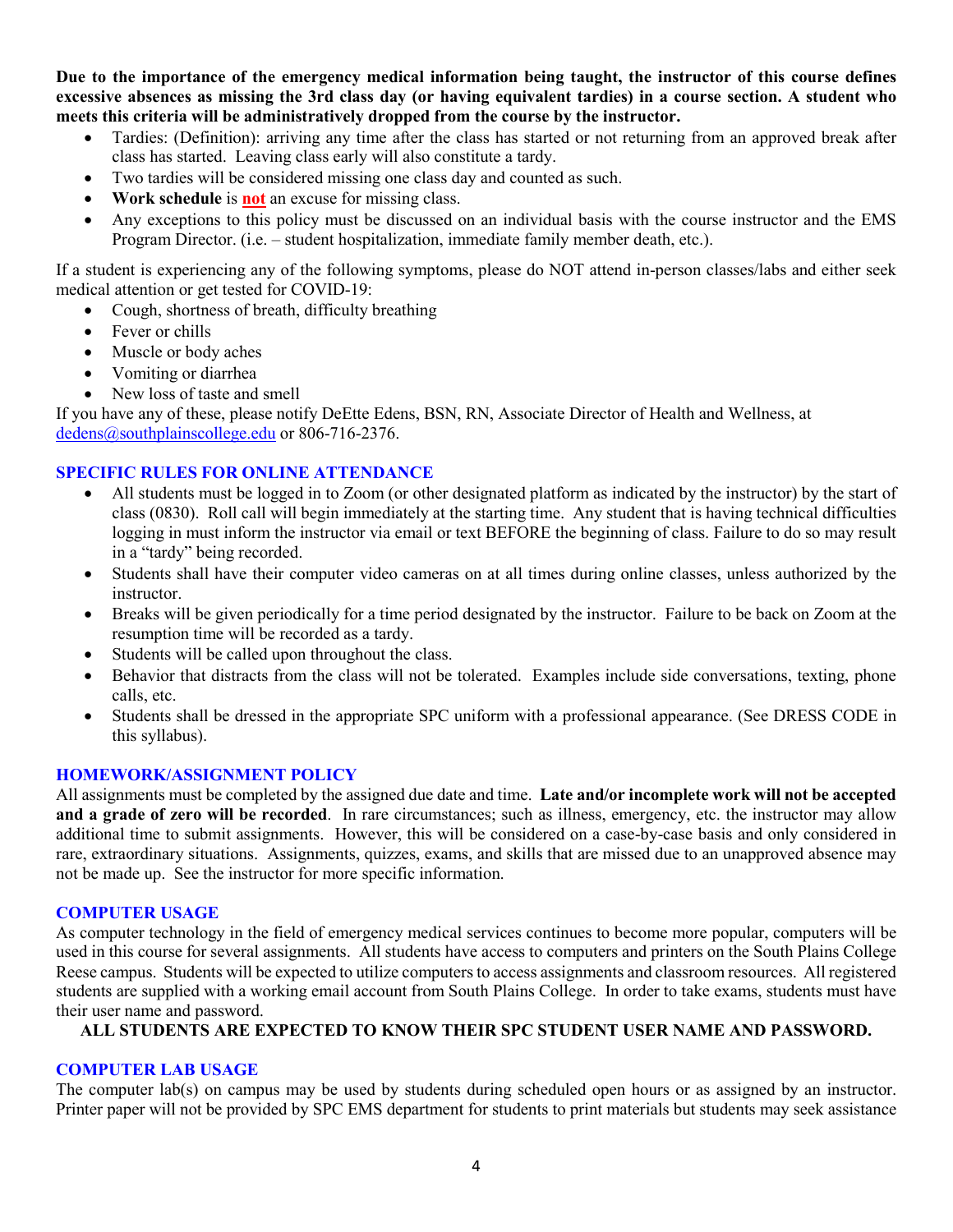from faculty to request lab paper from the college if needed. Lack of computer lab paper is not an excuse for not having homework assignments, skills lab sheets, or any other required documents. Students should come prepared for class. **PROCTORIO**

This course uses a tool called Proctorio. Proctorio is a remote proctoring service software that works within your web browser to confirm student identity and monitor students taking quizzes/exams.

## **Before Using Proctorio:**

- In order to use Proctorio, you must have a **basic webcam or built-in camera with microphone** enabled on your laptop or desktop computer.
- You must have the **Chrome browser** on your computer. [Download Chrome.](https://www.google.com/chrome/browser/)
- You must install the [Proctorio Chrome extension](https://getproctorio.com/) (Links to an external site.).
- Check the [Proctorio Minimum System Requirements](https://proctorio.com/system-requirements) (Links to an external site.) to ensure Proctorio will work on your computer.
- You will also be required to show a **government or school issued ID** before accessing the **Student Learning Contract** (next page). You will also need to show your ID if your instructor is requiring Proctorio for any quizzes/exams.

## **Proctorio FAQs:**

## **Q: Can I listen to music while taking the exam?**

A: Please refrain from doing so; if there are high noise levels, your exam will be flagged.

## **Q: Is someone watching me take the test since it is proctored (via Proctorio)?**

A: Absolutely not! Although you are being recorded while taking the quiz/exam, the instructor is the only one who has access to your quiz/exam attempt.

## **Q: What if I have to get up to use restroom during the quiz/exam?**

A: Similar to on-site exams, this is highly discouraged! If you MUST leave the room, please send your instructor a message (Canvas Inbox) letting them know that your quiz/exam attempt might be "flagged." Please do your best to plan ahead and "go" before beginning the quiz/exam!

## **Q: Can I take the quiz/exam from any location?**

A: You may take the quiz/exam from any location as long as you have a strong Internet connection. You should be in a quiet environment and strive to limit your outside distractions as well.

## **Proctorio Technical Support**

(760) 227-7129 - Available 24/7

Email: [support@proctorio.com](mailto:support@proctorio.com)

Live chat (icon located on the quiz/exam page)

**[Learn more about Proctorio for students](https://proctorio.com/students)**

## **EXAMS**

The majority of student 'written' exams will be administered via computer to prepare them for the National Registry exam and some exams will be handwritten which will encourage memory and mastery of the material. Students should practice proper spelling and grammar when answering a written exam.

Additionally, many exam questions will be constructed in the same manner as national registry questions, allowing students to prepare for that testing format. Major exams are administered in a campus computer lab or via Proctorio. Students are expected to be on time for exams and complete the exams within the time frame allowed. **Note**: all major exams will be auto-submitted at the end of the allowed time and all unanswered questions will be counted as incorrect. The grade received will be the official grade that is entered into the official gradebook.

## • **There are no retests for Modular Exams**.

- Students are required to make a 75% on the final exam or the student must re-take the course.
- A re-test on the final may be offered to the student automatically if they have a clean behavior record for the overall program, i.e.: no absences, tardies, or previously failed exams. If the retest is passed, the student shall receive a score of 75% for the final exam on the official gradebook; regardless of the raw score for the retest.
- If a student does not meet the automatic re-take criteria, they must submit an appeal letter, within the timeframe as directed by the instructor. That request may go before a committee of the medical director, the Allied Health Chairperson, a counselor, and others to get a decision. – the committee will decide whether the student is eligible for an exam re-take or course re-take.
	- $\circ$  If the retest is granted by the committee, the instructor will set up a time for the retest and must be completed within the timeframe designated by the instructor. All retests will be in-person at the Reese Campus (No Proctorio Retests will be allowed). If a retest is allowed and passed, the student shall receive a 75% for the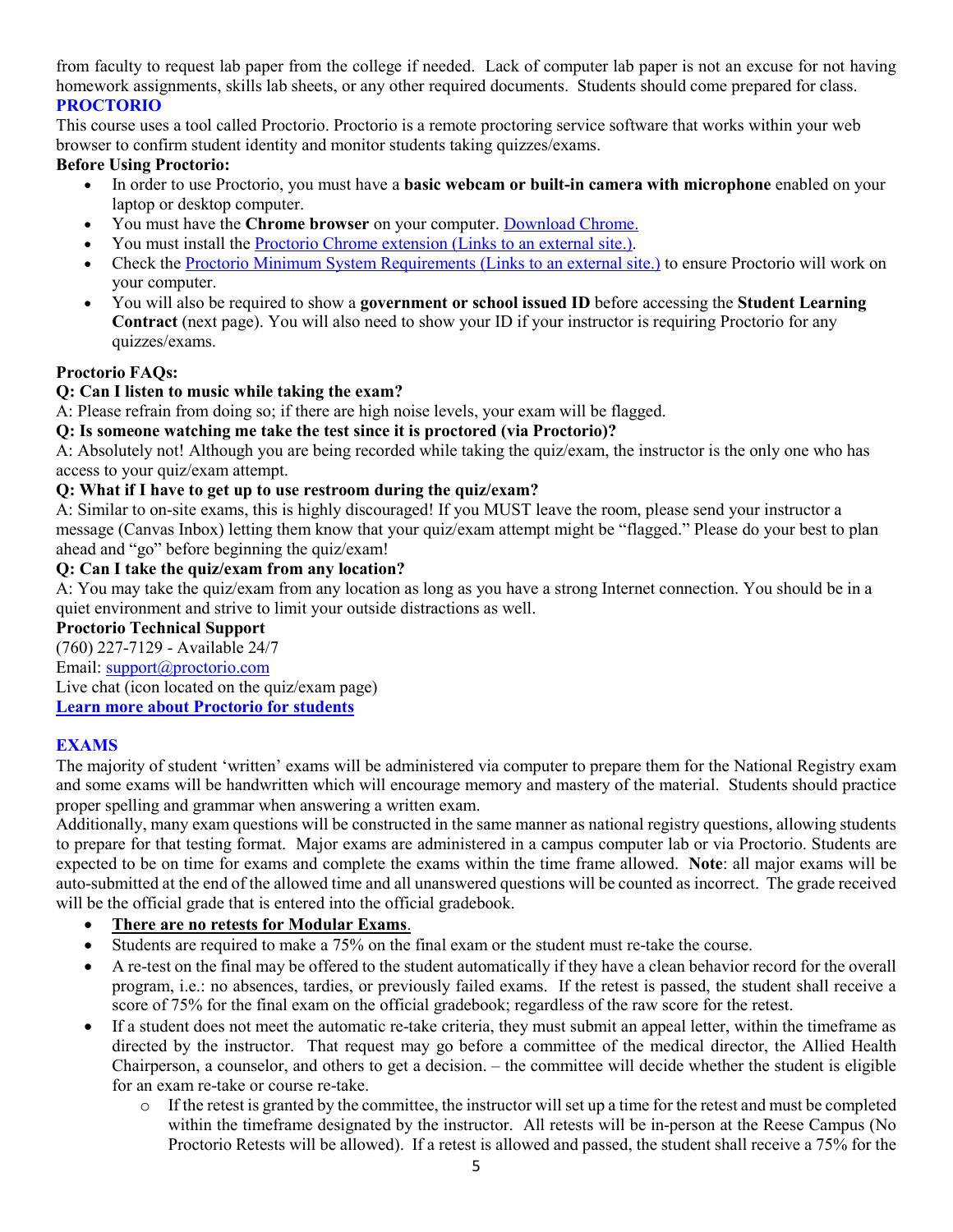final exam on the official grade book; regardless of the raw score on the retest. Failure to pass the final retest will result in an "F" entered into the official gradebook and the student must retake the class in order to receive credit and pass the overall AEMT course to receive a course completion certificate.

• The majority of exams are administered through Proctorio (See "Proctorio for Written Exams"). Students are expected to complete the exams within the time frame allowed.

**Make-up Exams**: If a student is absent during a scheduled exam, that student must make up the exam within 1 week of the scheduled exam date. Note: all makeup exams shall be scheduled with the instructor and must be completed during the designated time set forth by the instructor. A missed final exam must be made up within 24 hours of the scheduled test date. A makeup exam does NOT constitute attendance for the date of the scheduled exam. Failure to make up an exam as listed, a score of "0" shall be entered for that exam.

#### **GRADING POLICY**

**A student must maintain an average of 75% on sectional exams, homework, quizzes and participation to pass the course.** Students are expected to demonstrate material competency by making a 75% or above on the final exam to pass the course. A grade of 75% or above is required on the final exam in order to pass the course.

#### **Final semester grades will be based on the following:**

| Quizzes               |             | 15% |               |
|-----------------------|-------------|-----|---------------|
| Homework/Assignments  | 10%         |     |               |
| Participation/Lab     | 5%          |     |               |
| Modular Exams         | 40%         |     |               |
| Final Exam            | 30%         |     |               |
| Grading Scale: 90-100 |             |     | A             |
|                       | 80-89       |     | B             |
|                       | 75-79       |     | $\mathcal{C}$ |
|                       | 74 or Below |     | F             |

#### **SKILLS AND SKILLS EXAMS**

Skills are a critical aspect of an EMS training program. Each student is solely responsible to complete all peer review skills requirements and documentation on the Platinum Planner platform by the due date as outlined by the lead instructor. Ample time is allocated during the class to complete this component. Each student is expected to utilize the allotted class time appropriately to achieve completion. Failure to complete this requirement shall result in the dismissal from the SPC EMS Training Program.

All students MUST pass each of the final skills exams as prescribed by the lead instructor. Each student will have a total of three opportunities to pass each final skills exam. All final skills exams shall be administered by a faculty member. Final skills exams will include an initial final exam and a maximum of two retests. Each retest, as needed, shall be administered by a different faculty member. Failure to pass the final skills exams shall result in the dismissal from the SPC EMS Training Program.

## **DOCUMENTATION OF SKILLS LABS:**

Students will be solely responsible for documenting all skills labs on Platinum Planner. During skills labs, students will "create a lab" and document all peer and instructor skills check sheets on Platinum Planner. Students must assure proper peer and/or instructor signatures are properly obtained. **All skills lab documentation MUST be documented and submitted on Platinum Planner within 48 hours of the skills lab. Failure to submit skills documentation within this time frame will result in the student having to repeat those skills outside of designated skills lab times**. Repeated violations of this policy may result in termination from the Program.

## **COURSE COMPLETION CERTIFICATE**

A student must pass ALL individual courses of the AEMT program in order to receive a course completion certificate at the AEMT level. Please refer to the most current version of the SPC EMS Program Handbook for details.

#### **COMMUNICATION POLICY**

Electronic communication between instructor and students in this course will utilize the South Plains College "My SPC" and email systems. I will utilize text messaging and you may communicate with me this way also. The instructor will not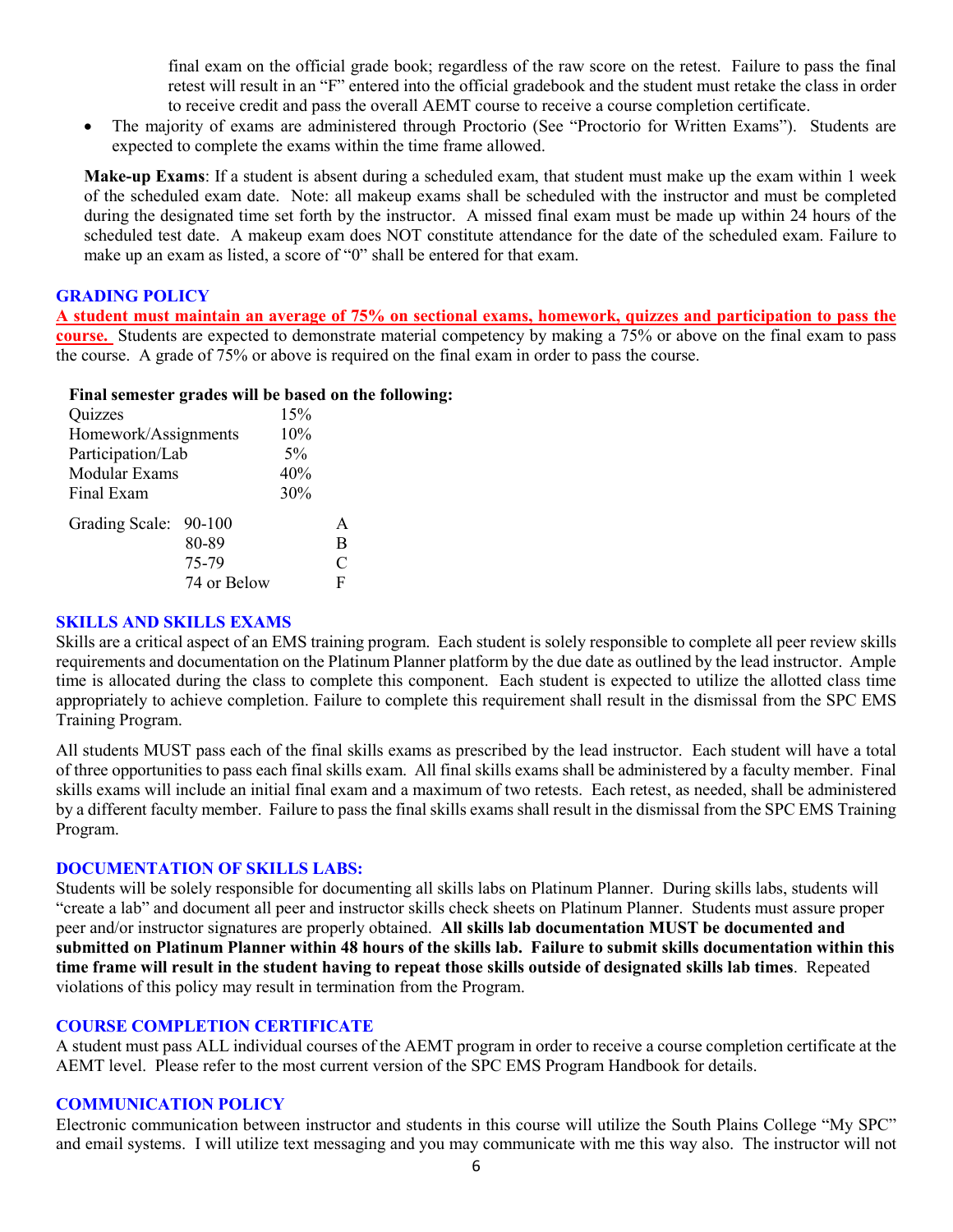initiate communication using private email accounts. Students are encouraged to check SPC email on a regular basis each week of class. Students will also have access to assignments, web-links, handouts, and other vital material which will be delivered via the classroom website. Any student having difficulty accessing the classroom website or their email should immediately contact their instructor for direction. The instructor will work with any student to ensure the student has access to a computer on campus and can obtain the needed class content that is located on the course website.

## **STUDENT CONDUCT**

Rules and regulations relating to the students at South Plains College are made with the view of protecting the best interests of the individual, the general welfare of the entire student body and the educational objectives of the college. As in any segment of society, a college community must be guided by standards that are stringent enough to prevent disorder, yet moderate enough to provide an atmosphere conducive to intellectual and personal development.

A high standard of conduct is expected of all students. When a student enrolls at South Plains College, it is assumed that the student accepts the obligations of performance and behavior imposed by the college relevant to its lawful missions, processes and functions. Obedience to the law, respect for properly constituted authority, personal honor, integrity and common sense guide the actions of each member of the college community both in and out of the classroom.

Students are subject to federal, state and local laws, as well as South Plains College rules and regulations. A student is not entitled to greater immunities or privileges before the law than those enjoyed by other citizens. Students are subject to such reasonable disciplinary action as the administration of the college may consider appropriate, including suspension and expulsion in appropriate cases for breach of federal, state or local laws, or college rules and regulations. This principle extends to conduct off-campus which is likely to have adverse effects on the college or on the educational process which identifies the offender as an unfit associate for fellow students.

Any student who fails to perform according to expected standards may be asked to withdraw.

Rules and regulations regarding student conduct appear in the current Student Guide.

## **DRESS CODE**

Due to EMS being a uniformed profession, all students will be required to wear their clinical uniform during skills labs and during all classes; even on Zoom. The uniform must be clean and presentable. Proper attire will consist of the following:

- **Black Pocket Pants**
- **Black boots**
- **Gray Polo (Student Uniform Shirt) (must be tucked in)**
- **EMSO T-shirt (must be tucked in)**
- **Watch with a second hand**
- **Closed toed shoes or boots (solid black)**
- **Stethoscope (optional)**

**WHAT NOT TO WEAR: jeans, hats, flip-flops, shorts, jeans, low cut blouses, private EMS uniforms.**

- **These guidelines are for your protection due to the nature of the EMS environment and the amount of lifting and moving that will take place in the lab**
- **If you are employed by a local or regional EMS service, do not wear your uniform, badge, pager, or radio to class as this causes distractions from the teaching environment**

## **SPECIAL REQUIREMENTS (\*Read Carefully)**

Students must read and understand the following items:

- Syllabus (EMSP 1338) (This Document) (On Blackboard)
- SPC EMS Program Handbook (On Blackboard)
- SPC Clinical Handbook (On Blackboard)
- Grievance Policy (Located in the SPC Student Guide) (On Blackboard)
- South Plains College GRADE AND ACADEMIC DISCIPLINE APPEALS (Located in the SPC Student Guide) (On Blackboard)
- Campus Carry Policy (Page 8 of this Document)

Students must present a signature page acknowledging that the student been shown the location of each of the above items and has read and understands the content of each. This is due the second day of class.

## **TECHNOLOGY RULES**

**Cell Phones**: During lectures or labs, cell phones are to be turned OFF or on silenced during scheduled class periods, unless prior approval has been given from the instructor. **Text messaging is not allowed during scheduled class/lab times.** Cell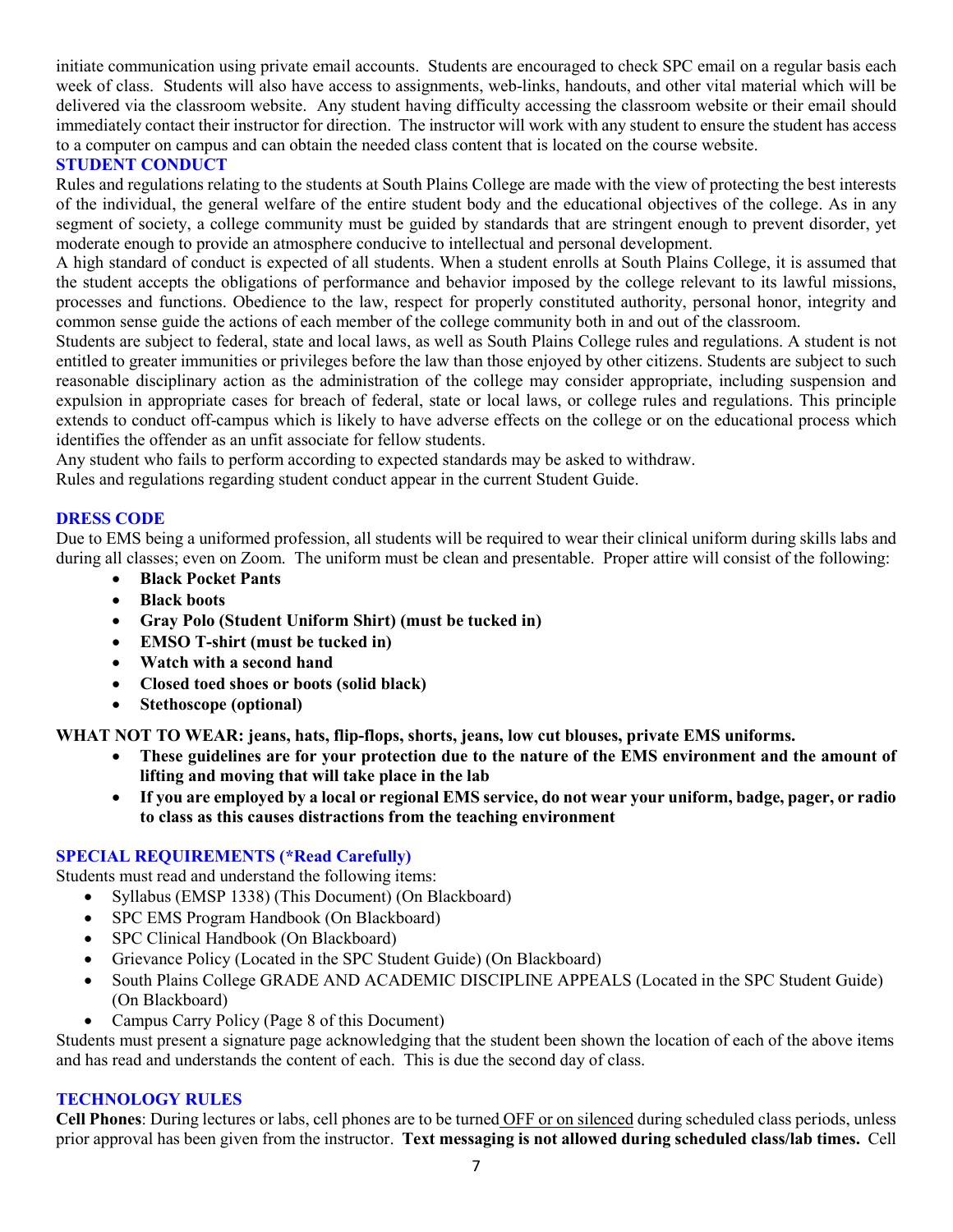phones are to be used outside the classroom or lab only on designated breaks. Students are not allowed to have cell phones, notebooks, tablets, smart watches, or any other technology devices on their person during exams. Students will receive a grade of "F" for the exam if they have a cell phone during an exam. Additionally, possession of a cell phone during an exam may be grounds for dismissal from the EMS program and from SPC. (See Cheating and Plagiarism on pp 2.).

## **CAMPUS CARRY**

Texas Senate Bill - 11 (Government Code 411.2031, et al.) authorizes the carrying of a concealed handgun in South Plains College buildings only by persons who have been issued and are in possession of a Texas License to Carry a Handgun. Qualified law enforcement officers or those who are otherwise authorized to carry a concealed handgun in the State of Texas are also permitted to do so. Pursuant to Penal Code (PC) 46.035 and South Plains College policy, license holders may not carry a concealed handgun in restricted locations. For a list of locations and Frequently Asked Questions, please refer to the Campus Carry page at: <http://www.southplainscollege.edu/campuscarry.php>

Pursuant to PC 46.035, the open carrying of handguns is prohibited on all South Plains College campuses. Report violations to the College Police Department at 806-716-2396 or 9-1-1.

#### **COURSE DISCLAIMER**

Working with the public in emergency situations is stressful and requires a mentally tough individual to provide medical care in the prehospital environment. This course is designed to teach students about real-world situations the EMT – Paramedic may potentially encounter in the 'field' while managing patient care.

**In order to better prepare students for a career in the Emergency Medical Services profession, there will be times during this course where students will be exposed to training scenarios and situations that will be unpleasant to the average college student. If the student does not feel they can tolerate this type of learning environment, they should discuss this with me immediately before continuing the course.**

**Additionally, enrollment in this course does not guarantee a passing grade, successful completion of the AEMT, or AEMT or paramedic curriculum, or paramedic certification at the national or state level.** 

#### **SYLLABUS DISCLAIMER**

**Serious effort and consideration were used in preparing the syllabus presented. While viewed as an educational contract between instructor and student, unforeseen events may cause changes to the scheduling of exercises, quizzes, etc. Every effort will be made NOT to change scheduled items. Nonetheless, SPC EMS instructors reserve the right to make any changes deemed necessary to best fulfill the course objectives. Students registered for this course will be made aware of any changes in a timely fashion using reasonable means.** 

Mason Powers, NRP SPC EMS Program Instructor

## **ACCOMMODATIONS**

## **DIVERSITY STATEMENT**

In this class, the teacher will establish and support an environment that values and nurtures individual and group differences and encourages engagement and interaction. Understanding and respecting multiple experiences and perspectives will serve to challenge and stimulate all of us to learn about others, about the larger world and about ourselves. By promoting diversity and intellectual exchange, we will not only mirror society as it is, but also model society as it should and can be.

#### **DISABILITIES STATEMENT**

Students with disabilities, including but not limited to physical, psychiatric, or learning disabilities, who wish to request accommodations in this class should notify the Disability Services Office early in the semester so that the appropriate arrangements may be made. In accordance with federal law, a student requesting accommodations must provide acceptable documentation of his/her disability to the Disability Services Office. For more information, call or visit the Disability Services Office at Levelland (Student Health & Wellness Office) 806-716-2577, Reese Center (Building 8) 806-716-4675, or Plainview Center (Main Office) 806-716-4302 or 806-296-9611.

#### **TITLE IX PREGNANCY ACCOMMODATIONS STATEMENT**

If you are pregnant, or have given birth within six months, Under Title IX you have a right to reasonable accommodations to help continue your education. To activate accommodations you must submit a Title IX pregnancy accommodations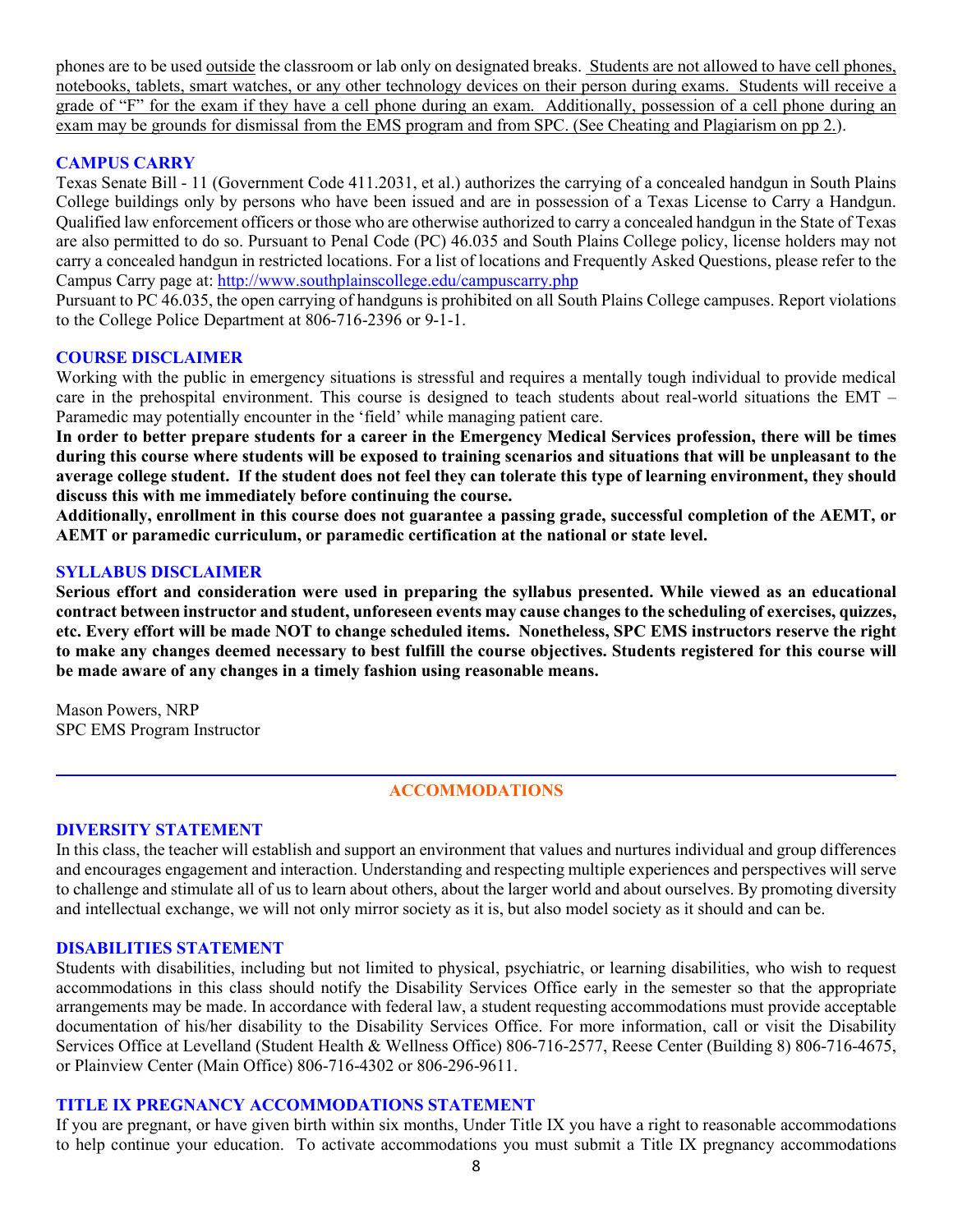request, along with specific medical documentation, to the Director of Health and Wellness. Once approved, notification will be sent to the student and instructors. It is the student's responsibility to work with the instructor to arrange accommodations. Contact the Director of Health and Wellness at 806-716-2362 or email cgilster@southplainscollege.edu for assistance.

## **EQUAL OPPORTUNITY, HARASSMENT, AND NON-DISCRIMINATION STATEMENT**

South Plains College does not discriminate on the basis of race, color, national origin, sex, disability or age in its programs and activities. The following person has been designated to handle inquiries regarding the non-discrimination policies: Vice President for Student Affairs, South Plains College, 1401 College Avenue, Box 5, Levelland, TX 79336. Phone number 806-716-2360.

South Plains College is dedicated to providing a safe and equitable learning environment for all students. Discrimination, sexual assault, and harassment are not tolerated by the college. The Health and Wellness Center offers confidential support (806-716-2529) and Voice of Hope has a 24-hour hotline (806-763-7273). You are encouraged to report any incidents online at [http://www.southplainscollege.edu/about/campussafety/complaints.php.](http://www.southplainscollege.edu/about/campussafety/complaints.php)

## **FOUNDATION SKILLS**

## **BASIC SKILLS–Reads, Writes, Performs Arithmetic and Mathematical Operations, Listens and Speaks**

F-1 Reading–locates, understands, and interprets written information in prose and in documents such as manuals, graphs, and schedules.

F-2 Writing–communicates thoughts, ideas, information and messages in writing and creates documents such as letters, directions, manuals, reports, graphs, and flow charts.

F-3 Arithmetic–performs basic computations; uses basic numerical concepts such as whole numbers, etc.

F-4 Mathematics–approaches practical problems by choosing appropriately from a variety of mathematical techniques.

F-5 Listening–receives, attends to, interprets, and responds to verbal messages and other cues.

F-6 Speaking–organizes ideas and communicates orally.

## **THINKING SKILLS–Thinks Creatively, Makes Decisions, Solves Problems, Visualizes and Knows How to Learn and Reason**

F-7 Creative Thinking–generates new ideas.

F-8 Decision-Making–specifies goals and constraints, generates alternatives, considers risks, evaluates and chooses best alternative.

F-9 Problem Solving–recognizes problems, devises and implements plan of action.

F-10 Seeing Things in the Mind's Eye–organizes and processes symbols, pictures, graphs, objects, and other information.

F-11 Knowing How to Learn–uses efficient learning techniques to acquire and apply new knowledge and skills. F-12 Reasoning–discovers a rule or principle underlying the relationship between two or more objects and applies it when solving a problem.

## **PERSONAL QUALITIES–Displays Responsibility, Self-Esteem, Sociability, Self-Management, Integrity and Honesty**

F-13 Responsibility–exerts a high level of effort and perseveres towards goal attainment.

F-14 Self-Esteem–believes in own self-worth and maintains a positive view of self.

F-15 Sociability–demonstrates understanding, friendliness, adaptability, empathy and politeness in group settings.

F-16 Self-Management–assesses self accurately, sets personal goals, monitors progress and exhibits self-control.

F-17 Integrity/Honesty–chooses ethical courses of action.

## **SCANS COMPETENCIES**

C-1 **TIME** - Selects goal - relevant activities, ranks them, allocates time, prepares and follows schedules.

C-3 **MATERIALS AND FACILITIES** - Acquires, stores, allocates, and uses materials or space efficiently.

C-4 **HUMAN RESOURCES** - Assesses skills and distributes work accordingly, evaluates performances and provides feedback.

## **INFORMATION - Acquires and Uses Information**